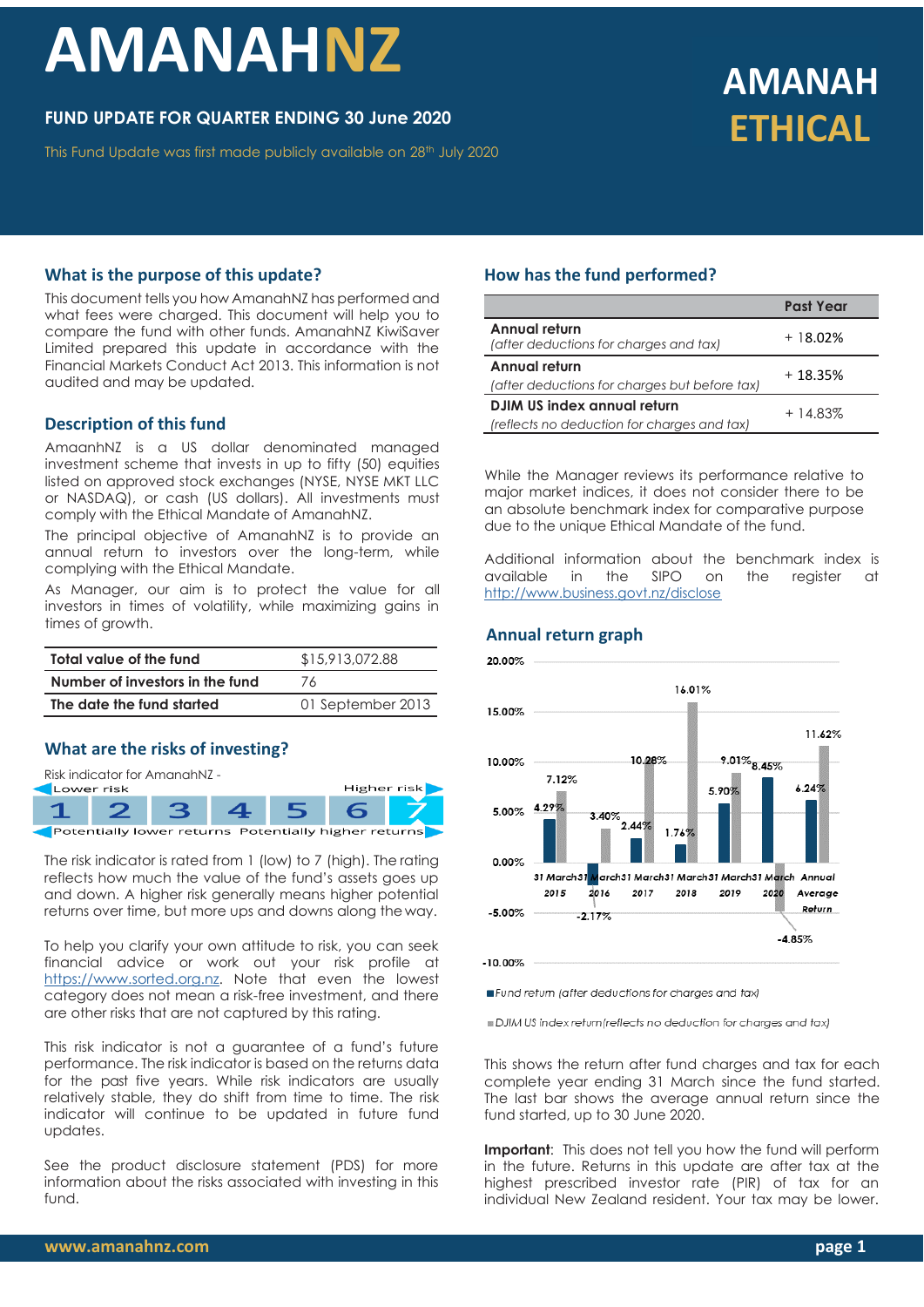# **What fees are investors charged?**

Investors in AmanahNZ are charged fund charges. In the year to 31 March 2019, these were:

|                                                       | % of net asset<br>value |
|-------------------------------------------------------|-------------------------|
| <b>Total fund charges</b>                             | 1.83%                   |
| Which are made up of:                                 |                         |
| <b>Total management and administration</b><br>charges | 1.46%                   |
| Including:                                            |                         |
| Manager's basic fee                                   | 1.46%                   |
| Other management and<br>administration charges*       | 0.22%                   |
| Total performance-based fees*                         | 0.14%                   |

# **Example of how this applies to an investor**

Small differences in fees and charges can have a big impact on your investment over the long term.

Imran had \$10,000 in the fund at the start of the year and did not make any further contributions. At the end of the period, Imran made a profit after fund charges were deducted of \$1,835.00. (that is 18.35% of his initial \$10,000). Imran did not pay any other charges. This gives Imran a total return of \$1,835.00 for the year.

Investors may also be charged individual action fees for specific actions or decisions (for example, for withdrawing from or switching funds). See the PDS for AmanahNZ on the offer register at <http://www.business.govt.nz/disclose> for more information about those fees.

*\*The performance-based fees and other management and administration charges are estimates, based on historical costs. Please refer to note 1 at the end of this Fund Update for more information on how fees are charged.*

# **What does the fund invest in?**

#### **Actual investment mix**

This shows the types of assets that the fund invests in -



#### **Target investment mix**

This shows the mix of assets that the fund generally intends to invest in -

|                              | % of net asset<br>value |
|------------------------------|-------------------------|
| Cash and cash equivalents    | 20.00%                  |
| New Zealand fixed interest   | 0.00%                   |
| International fixed interest | 0.00%                   |
| Australasian equities        | $0.00\%$                |
| International equities       | 80.00%                  |
| Listed property              | 0.00%                   |
| Unlisted property            | 0.00%                   |
| Commodities                  | 0.00%                   |
| Other                        | $0.00\%$                |

#### **Top 10 investments**

| <b>Name</b>                      | % of net asset<br>value of the fund | <b>Type</b>               | Country              | <b>Credit rating (if</b><br>applicable) |
|----------------------------------|-------------------------------------|---------------------------|----------------------|-----------------------------------------|
| 1. Cash Deposit (USD) - ASB Bank | 40.64%                              | Cash and cash equivalents | New Zealand          |                                         |
| 2. Apple Inc.                    | 6.10%                               | International equities    | United States        |                                         |
| 3. Microsoft Corporation         | 5.00%                               | International equities    | United States        |                                         |
| 4. Alphabet Inc.                 | 4.84%                               | International equities    | United States        |                                         |
| 5. WNS (Holdings) Limited        | 2.83%                               | International equities    | United States        |                                         |
| 6. Tyler Technologies, Inc.      | 2.82%                               | International equities    | <b>United States</b> |                                         |
| 7. Church & Dwight Company, Inc. | 2.73%                               | International equities    | <b>United States</b> |                                         |
| 8. Akamai Technologies, Inc.     | 2.67%                               | International equities    | United States        |                                         |
| 9. Eli Lilly and Company         | 2.66%                               | International equities    | <b>United States</b> |                                         |
| 10. O'Reilly Automotive, Inc.    | 2.36%                               | International equities    | United States        |                                         |

The top 10 investments make up 72.65% of the fund.